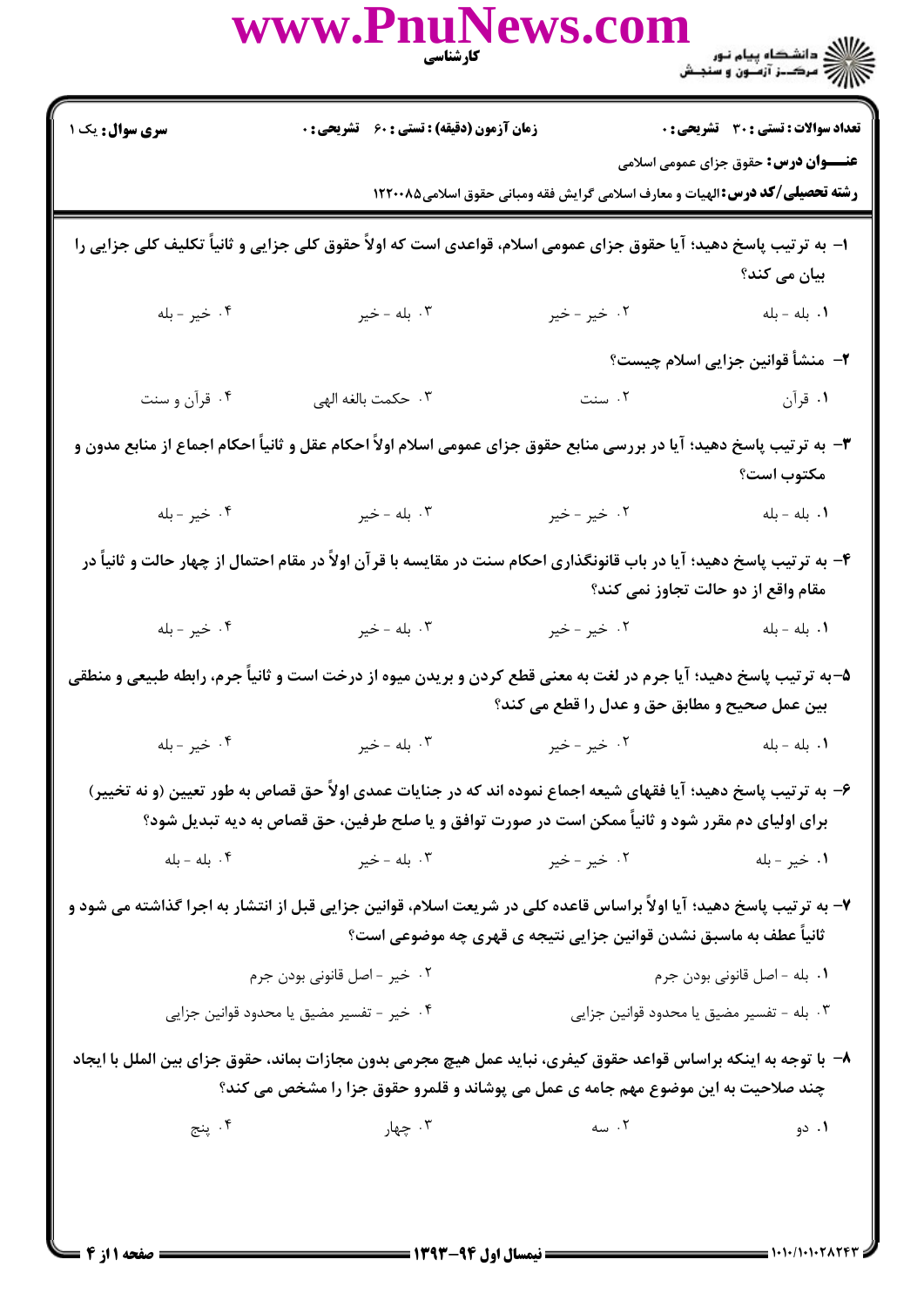|                                                                                                                                                                                                                                                                                                                                                                                                 | WWW.PnuNews.com                                                                                                        |                                                                                      |                                                         |  |
|-------------------------------------------------------------------------------------------------------------------------------------------------------------------------------------------------------------------------------------------------------------------------------------------------------------------------------------------------------------------------------------------------|------------------------------------------------------------------------------------------------------------------------|--------------------------------------------------------------------------------------|---------------------------------------------------------|--|
| <b>سری سوال :</b> ۱ یک                                                                                                                                                                                                                                                                                                                                                                          | <b>زمان آزمون (دقیقه) : تستی : 60 گشریحی : 0</b>                                                                       |                                                                                      | <b>تعداد سوالات : تستی : 30 ٪ تشریحی : 0</b>            |  |
|                                                                                                                                                                                                                                                                                                                                                                                                 |                                                                                                                        | <b>رشته تحصیلی/کد درس:</b> الهیات و معارف اسلامی گرایش فقه ومبانی حقوق اسلامی1۲۲۰۰۸۵ | <b>عنـــوان درس:</b> حقوق جزای عمومی اسلامی             |  |
|                                                                                                                                                                                                                                                                                                                                                                                                 | ۹– بر اساس کدام صلاحیت، اگر مسلمانی حتی خارج از حوزه کشور خود و دارالاسلام مرتکب جرم شود می توان وی را داخل            |                                                                                      | بلاد اسلامی محاکمه و مجازات کرد؟                        |  |
| ۰۴ صلاحیت جهانی                                                                                                                                                                                                                                                                                                                                                                                 | ۰۳ صلاحيت واقعي                                                                                                        | ٢. صلاحيت شخصي                                                                       | ٠١ صلاحيت سرزميني                                       |  |
| ∙۱- در ماده ۵ قانون مجازات اسلامی مصوب ۱۳۷۰ که مقرر می دارد: «هر ایرانی یا بیگانه ای که در خارج از قلمرو حاکمیت ایران<br>مرتکب یکی از جرائم ذیل شود و در ایران یافت شود و یا به ایران مسترد گردد، طبق قانون مجازات اسلامی ایران مجازات<br>می شود: ۱- اقدام علیه حکومت جمهوری اسلامی ایران و امنیت داخلی و خارجی و تمامیت ارضی یا استقلال جمهوری<br>اسلامی ایران و…» کدام صلاحیت مورد تأکید است؟ |                                                                                                                        |                                                                                      |                                                         |  |
| ۰۴ صلاحیت جهانی                                                                                                                                                                                                                                                                                                                                                                                 | ۰۳ صلاحيت واقعي                                                                                                        | ٢. صلاحيت شخصي                                                                       | ۰۱ صلاحیت سرزمینی                                       |  |
|                                                                                                                                                                                                                                                                                                                                                                                                 | 11- به ترتیب پاسخ دهید؛ آیا فقهای امامیه اولاً دفاع از نفس را واجب می دانند و ثانیاً در دفاع از ناموس دارای چند قول می |                                                                                      | باشند؟                                                  |  |
| ۰۴ خير - سه قول                                                                                                                                                                                                                                                                                                                                                                                 | . بله - سه قول                                                                                                         | ٠٢ خير - چهار قول                                                                    | ٠١. بله - چهار قول                                      |  |
|                                                                                                                                                                                                                                                                                                                                                                                                 | ۱۲- با توجه به اینکه یکی از علل توجیه کننده ی جرم، ارتکاب عمل برای رعایت قانون اهم می باشد؛ آیا می توان گفت برای       | روشن شدن این مطلب ناگزیر از بیان تعارض و تزاحم هستیم؟                                |                                                         |  |
|                                                                                                                                                                                                                                                                                                                                                                                                 | ۰۲ بله                                                                                                                 |                                                                                      | ۰۱ خیر                                                  |  |
|                                                                                                                                                                                                                                                                                                                                                                                                 | ۰۴ برای تزاحم بله ولی برای تعارض خیر                                                                                   |                                                                                      | ۰۳ برای تعارض بله ولی برای تزاحم خیر                    |  |
|                                                                                                                                                                                                                                                                                                                                                                                                 |                                                                                                                        | ۱۳- در بررسی شرایط دفاع مشروع، چند عنصر اساسی در دفاع باید مورد توجه قرار گیرد؟      |                                                         |  |
| ۰۴ پنج                                                                                                                                                                                                                                                                                                                                                                                          | ۰۳ چهار                                                                                                                | ۰۲ سه                                                                                | ۰۱ دو                                                   |  |
|                                                                                                                                                                                                                                                                                                                                                                                                 |                                                                                                                        |                                                                                      | <b>۱۴</b> – شایع ترین عنصر مادی جرم چیست؟               |  |
|                                                                                                                                                                                                                                                                                                                                                                                                 | ۰۲ فعل                                                                                                                 |                                                                                      | ۰۱ ترک فعل                                              |  |
|                                                                                                                                                                                                                                                                                                                                                                                                 | ۰۴ شرایط و اوضاع و احوال                                                                                               |                                                                                      | ۰۳ داشتن و نگهداری                                      |  |
|                                                                                                                                                                                                                                                                                                                                                                                                 |                                                                                                                        |                                                                                      | <b>۱۵- «عدم انصراف ارادی» شرط چندم شروع به جرم است؟</b> |  |
| ۰۴ چهارم                                                                                                                                                                                                                                                                                                                                                                                        | ۰۳ سوم                                                                                                                 | ۰۲ دوم                                                                               | ۰۱ اول                                                  |  |
| ۱۶- به ترتیب پاسخ دهید؛ با دقت در آنچه فقها آن را تجری نام نهاده اند آیا تجری اولاً شامل جرم محال و ثانیاً شامل جرم<br>عقیم می شود؟                                                                                                                                                                                                                                                             |                                                                                                                        |                                                                                      |                                                         |  |
| ۰۴ خیر - بله                                                                                                                                                                                                                                                                                                                                                                                    | ۰۳ بله - خیر                                                                                                           | ۰۲ خیر - خیر                                                                         | ۰۱ بله - بله                                            |  |
|                                                                                                                                                                                                                                                                                                                                                                                                 |                                                                                                                        |                                                                                      |                                                         |  |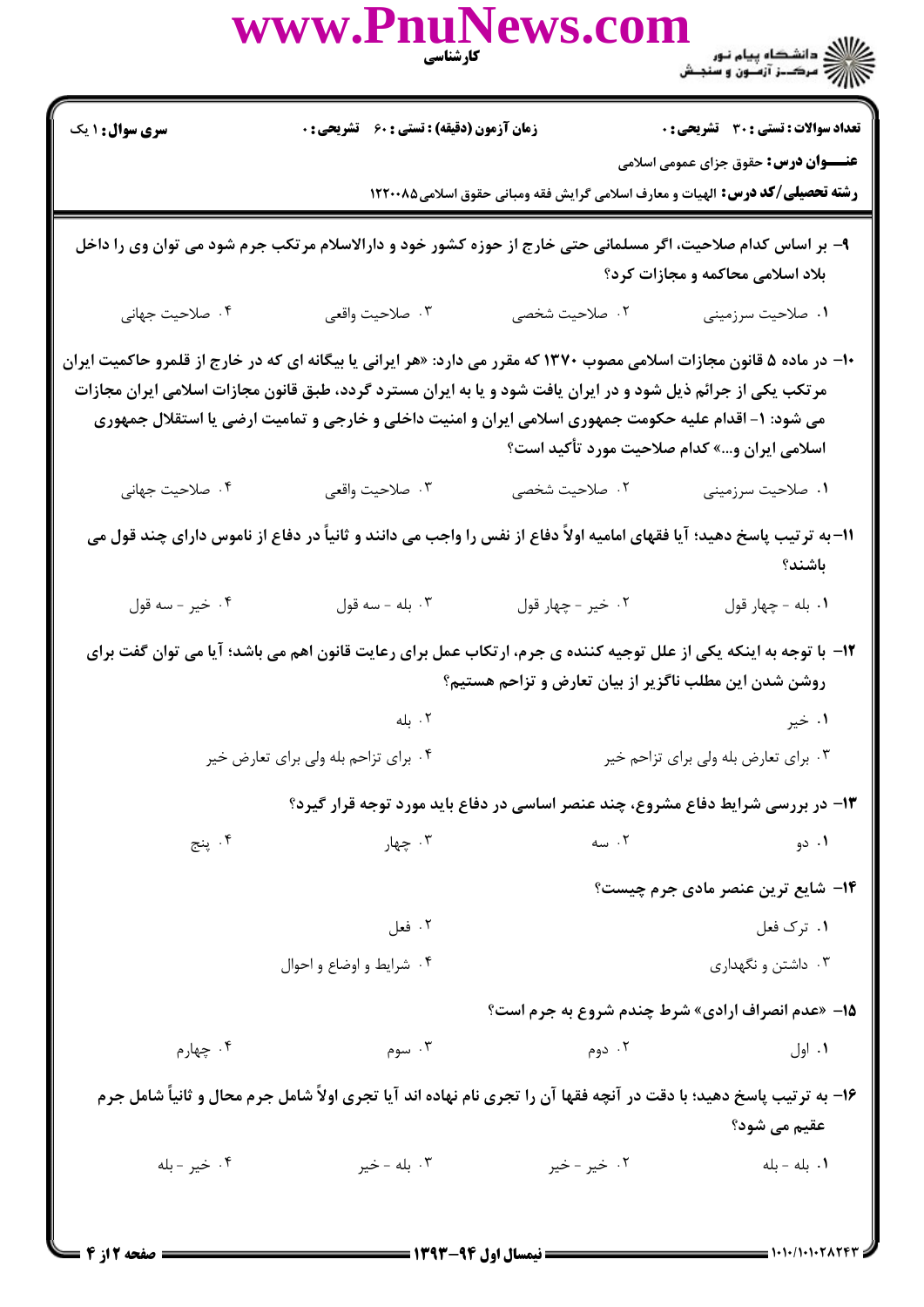|                        | www.PnuNews.col<br><b>کار شناسی</b>         |                                                                                                                                                                                                                                                                             |
|------------------------|---------------------------------------------|-----------------------------------------------------------------------------------------------------------------------------------------------------------------------------------------------------------------------------------------------------------------------------|
| <b>سری سوال : ۱ یک</b> | زمان آزمون (دقیقه) : تستی : 60 ٪ تشریحی : 0 | <b>تعداد سوالات : تستي : 30 - تشريحي : 0</b>                                                                                                                                                                                                                                |
|                        |                                             | <b>عنـــوان درس:</b> حقوق جزای عمومی اسلامی<br><b>رشته تحصیلی/کد درس:</b> الهیات و معارف اسلامی گرایش فقه ومبانی حقوق اسلامی۱۲۲۰۰۸۵                                                                                                                                         |
|                        |                                             | <b>۱۷</b> - در بررسی ارکان و پایه های مسئولیت کیفری، اختیار چندمین پایه و رکن است؟                                                                                                                                                                                          |
| ۰۴ چهارمین             | ۰۳ سومين                                    | ۰۲ دومین<br>۰۱ اولین                                                                                                                                                                                                                                                        |
|                        |                                             | <b>۱۸</b> - آیا کودکی و خواب از علل رافع مسئولیت کیفری است؟                                                                                                                                                                                                                 |
|                        | ۰۲ بله                                      | ۰۱ خیر                                                                                                                                                                                                                                                                      |
|                        | ۰۴ کودکی خیر ولی خواب بله                   | ۰۳ کودکی بله ولی خواب خیر                                                                                                                                                                                                                                                   |
|                        |                                             | ۱۹- آیا اکراه و بیهوشی از علل رافع مسئولیت کیفری است؟                                                                                                                                                                                                                       |
|                        | ۰۲ بله                                      | ۰۱ خیر                                                                                                                                                                                                                                                                      |
|                        | ۰۴ اکراه خیر ولی بیهوشی بله                 | ۰۳ اکراه بله ولی بیهوشی خیر                                                                                                                                                                                                                                                 |
|                        |                                             | +۲- به ترتیب پاسخ دهید؛ آیا اولاً مشهور فقهای امامیه، اکراه بر قتل را مجوز قتل می دانند و ثانیاً کدام فقیه با این قول مخالفت<br>کرده است؟                                                                                                                                   |
|                        | ۰۲ خیر - حضرت امام خمینی(ره)                | ۰۱ بله - حضرت امام خمینی(ره)                                                                                                                                                                                                                                                |
|                        | ۰۴ خير - آيت الله العظمى خوئي(ره)           | ٠٣ بله - آيت الله العظمى خوئي(ره)                                                                                                                                                                                                                                           |
|                        |                                             | <b>۲۱</b> - آیا در میان عواملی که منجر به وقوع جرم می شوند مباشر جرم و معاون جرم نقش علت وقوع جرم را دارند؟                                                                                                                                                                 |
|                        | ۰۲ خیر                                      | ۰۱. بله                                                                                                                                                                                                                                                                     |
|                        | ۰۴ مباشر خير ولي معاون بله                  | ۰۳ مباشر بله ولي معاون خير                                                                                                                                                                                                                                                  |
|                        |                                             | ۲۲– آیا از مثال هایی که در فقه و حقوق مشاهده می شود می توان استنباط نمود که معاونت علی الاصول باید فعل مثبت و ترک<br>فعل باشد؟                                                                                                                                              |
|                        | ۰۲ خیر                                      | ۰۱. بله                                                                                                                                                                                                                                                                     |
|                        | ۰۴ فعل مثبت خير ولي ترک فعل بله             | ۰۳ فعل مثبت بله ولي ترک فعل خير                                                                                                                                                                                                                                             |
|                        |                                             | ۲۳- اگر قلی خان با تصور اینکه شورانگیز همسر قلی میرزا حامله و باردار است ضربه ای به شکم او وارد کند و قصد کشتن<br>فرزند قلی میرزا و شورانگیز را داشته باشد در حالی که شورانگیز هنوز حامله و باردار نشده است؛ در مورد جرم سقط جنین<br>عمدی توسط قلی خان کدام گزینه صحیح است؟ |
|                        | ۰۲ جرم محال است.                            | ٠١ جرم عقيم است.                                                                                                                                                                                                                                                            |
|                        | ۴. جرم عقیم و جرم محال نیست.                | ۰۳ هم جرم عقیم و هم جرم محال است.                                                                                                                                                                                                                                           |
|                        |                                             |                                                                                                                                                                                                                                                                             |